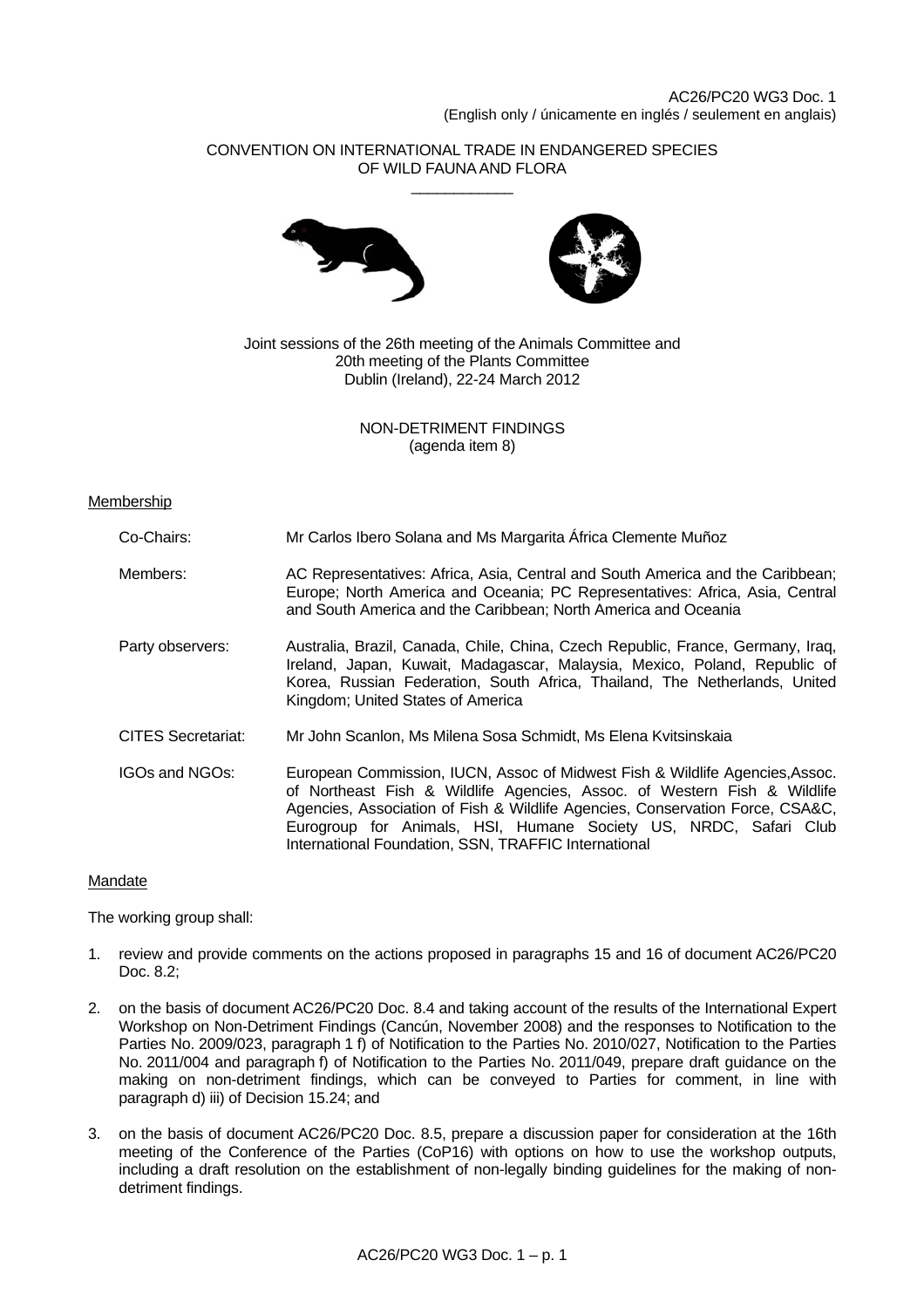# Recommendations

- 1. The Working Group concludes that the point 1 is included in 3.
- 2. The Working Group concludes that the Annex Doc. AC26/PC20 Doc.8.4 has to be submitted to the CoP16 as framework and flexible examples for the Parties to make NDF.
- 3. Regarding point 3: the Working Group recommends the following draft resolution be adopted by the Animals and Plants Committees:

### DRAFT RESOLUTION Conf. 16.XX

### Non-Detriment Findings

RECOGNIZING that according to Articles II, III, and IV of the Convention, Parties shall only allow trade in specimens of species included in Appendices I and II in accordance with their provisions. It is required that an export permit shall only be granted when a Scientific Authority of the State of export has advised that such export will not be detrimental to the survival of the species being traded (i.e. non-detriment finding or NDF), which shall be considered an essential requirement for CITES implementation;.

RECALLING also that Article IV, paragraph 3, requires a Scientific Authority of each Party to monitor exports of Appendix-II species and to advise the Management Authority of suitable measures to be taken to limit such exports in order to maintain such species throughout their range at a level consistent with their role in the ecosystem [and well above the level at which they would qualify for Appendix I];

NOTING that Resolution Conf. 14.7 (Rev. CoP15) recommends that when Parties are establishing national voluntary export quotas, they should do so based on a non-detriment finding by the Scientific Authority of the State of export;

RECALLING furthermore, that in Resolution Conf. 10.3 (Designation and role of the Scientific Authorities), the Conference of the Parties recommends, amongst other things, that:

c) Management Authorities not issue any export or import permit, or certificate of introduction from the sea, for species listed in the Appendices without first obtaining the appropriate Scientific Authority findings or advice;

and

h) the findings and advice of the Scientific Authority of the country of export be based on the scientific review of available information on the population status, distribution, population trend, harvest and other biological and ecological factors, as appropriate, and trade information relating to the species concerned;

RECALLING that the effective implementation of Article IV, paragraphs 2 (a), 3 and 6 (a) will prevent the need to take appropriate actions according to Res. Conf 12. 8 (Rev. CoP13) on the *Review of Significant Trade in specimens of Appendix-II species.*

NOTING that the great variety of taxa, life forms and biological characteristics of species included in Appendices I and II supports the idea that there are various ways a Scientific Authority can make non-detriment findings;

AWARE of the challenges Parties face when making scientifically-based non-detriment findings, and that guiding principles and experience sharing for making non-detriment findings would improve implementation of Articles III and IV of the Convention;

RECOGNIZING the outputs of the national and international/ regional workshops on CITES non-detriment findings (China, Dominican Republic, Indonesia, Kuwait, Mexico, Nepal, Peru, etc), the guidance for CITES Scientific Authorities produced by the IUCN and, other capacity building workshops;

Note: It was agreed to mention the CITES Strategic Vision in its updated version as appropriate REAFFIRMING Objective 1.5 of the CITES *Strategic Vision: 2008-2013* (Resolution Conf. 14.2) adopted by the Conference of the Parties at its 14th meeting (The Hague, 2007), that the best available scientific information is the basis for non-detriment findings;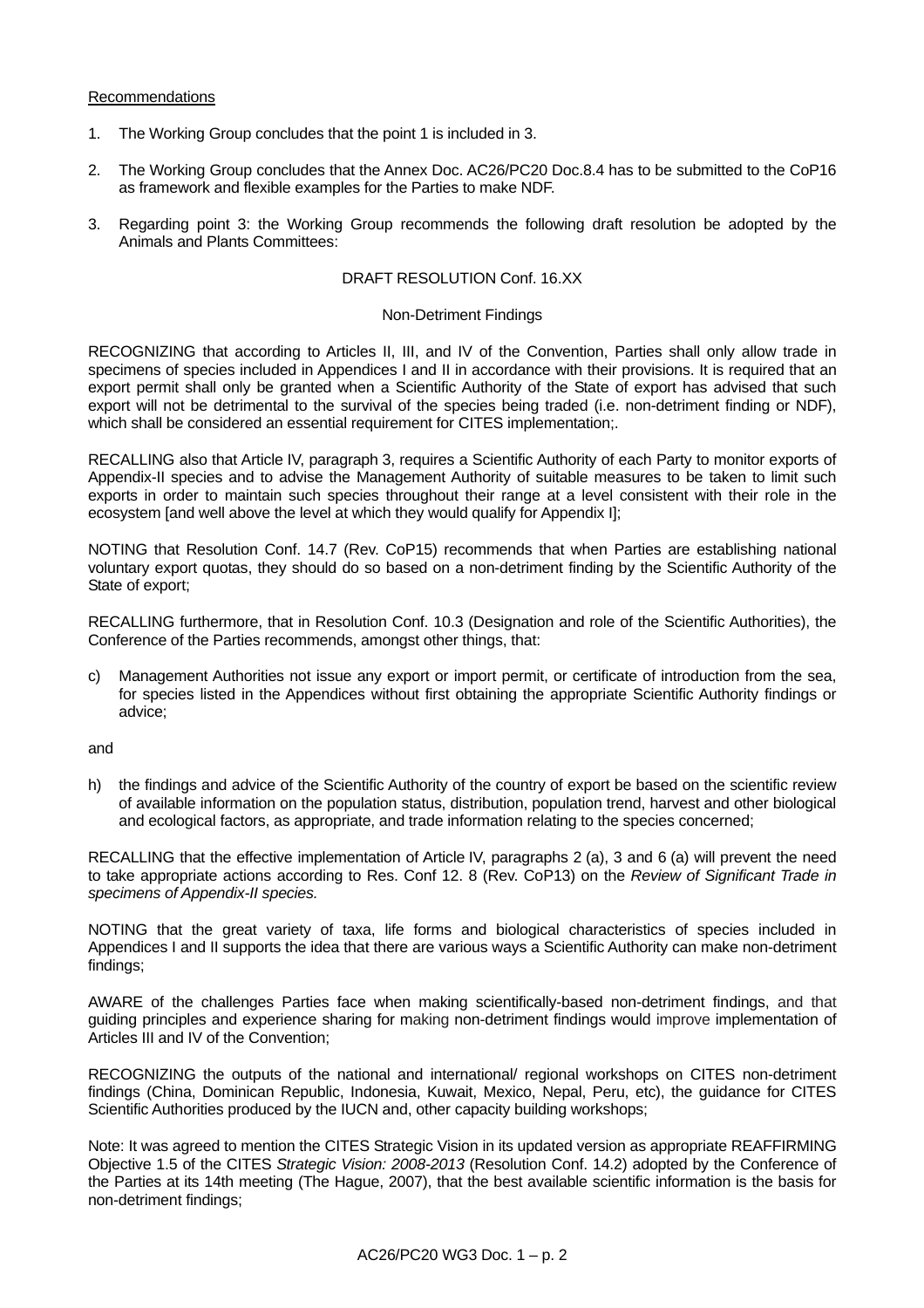# THE CONFERENCE OF THE PARTIES TO THE CONVENTION

## RECOMMENDS that:

- a) Scientific Authorities consider the following, non-binding, guiding principles in advising that trade will, or will not, be detrimental to the survival of a species:
	- i) The non-detriment findings for Appendix I and II species is a science-based assessment that verifies that the proposed export is not detrimental to the survival of that species.
	- ii) The NDF considers whether the species is maintained throughout its range at a level consistent with its role in the ecosystems in which it occurs.
	- iii) The data requirements for an NDF depend on the level of risk and shall be influenced by, and be proportionate, to the vulnerability of the target species.
	- iv) The implementation of adaptive management, including monitoring, is an important consideration in the NDF making process.
	- v) The NDF is based on resource assessment methodologies which may include consideration of, but not limited to:
		- a) species biology and life history characteristics;
		- b) species range historic and current;
		- c) population structure, status and trends (nationally or in the harvested area); threats;
		- d) species specific levels of harvest/mortality from the export operation; historic and current;
		- e) estimates of species specific levels of harvest/mortality from all sources combined;
		- f) management measures currently in place and proposed, including adaptive management strategies and consideration of rates of compliance;
		- g) results of population monitoring.

 When making an NDF the methodology used, should employ flexibility that enables the specific and individual characteristics of different *taxa* to be considered.

- vi) The sources of information that may be considered by the Scientific Authorities, but not limited to, in making NDFs includes:
	- a) relevant scientific literature concerning species biology, life history, distribution and population trends;
	- b) details of any ecological risk assessments conducted;
	- c) scientific surveys conducted at harvest locations and related sites that the species could recruit from (i.e. demonstrated important habitat that has been protected from harvest and other impacts);
	- d) relevant knowledge and expertise of local and indigenous communities.
- vii) The NDF employs appropriate broad-scale assessment, including assessments of total off-take whether destined for international trade or not.
- b) Parties consider as framework for making NDF the information included in the Annex of AC26/PC20 Doc.8.4 and any subsequent updates available on the CITES Website <http://www.cites.org/eng/prog/ndf/index.php>